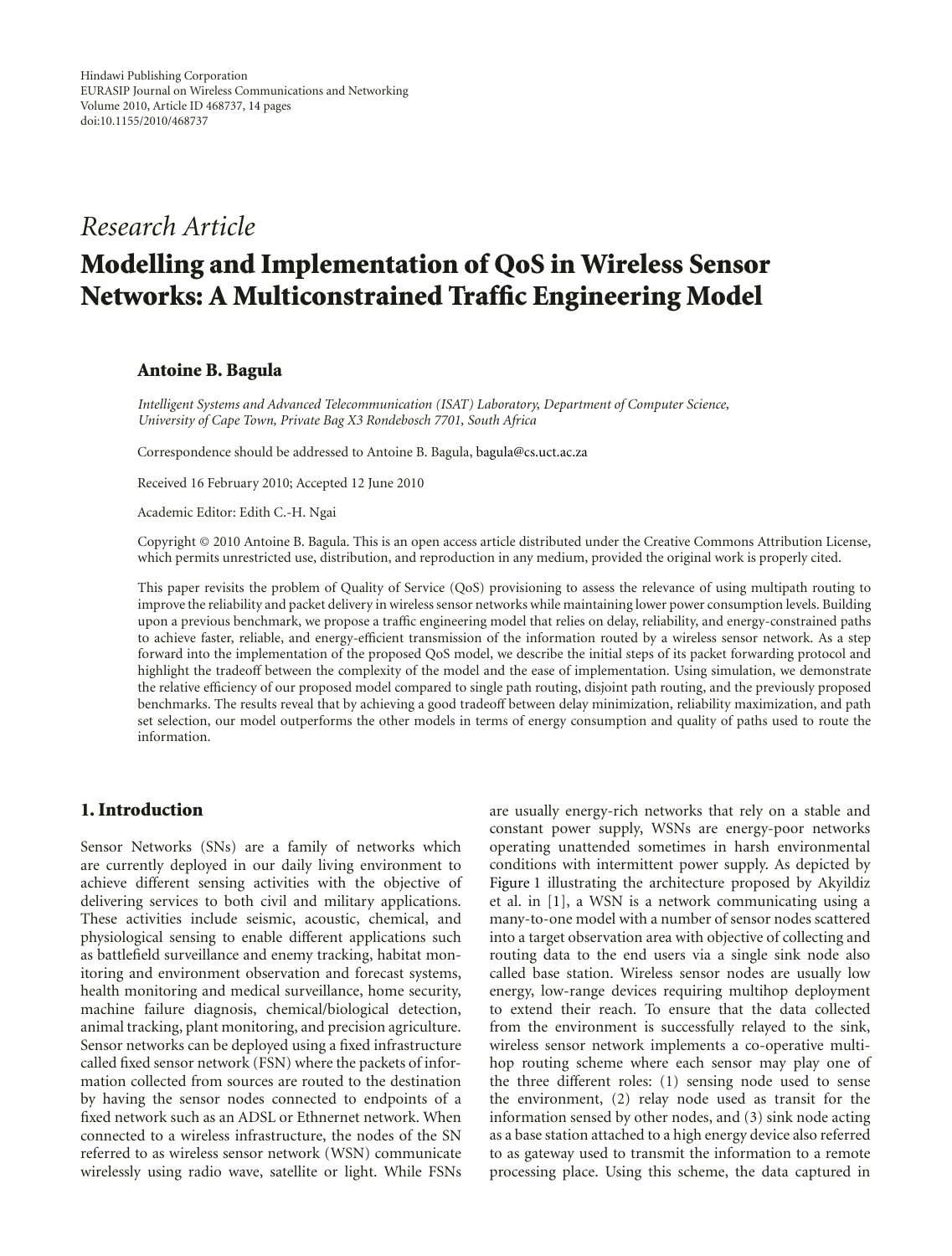

Figure 1: Sensor nodes scattered in a sensor field.

the target environment is forwarded to the end users by a multi-hop infrastructureless network via the sink node which passes this information to a gateway communicating with the task manager node using the Internet, wireless communication such as WiFI, WiMax, or a satellite link as illustrated by Figure 1.

When deployed in a sensor field to perform sensing operations, a sensor node may fall into one of the following states [2].

- (1) *Sensing.* A sensing node monitors the source using an integrated sensor, digitizes the information, processes it, and stores the data in its on-board buffer. This information will be eventually sent to the base station.
- (2) *Relaying*. A relaying node receives data from other nodes and forwards it towards their destination.
- (3) *Sleeping*. For a sleeping node, most of the device is either shut down or works in low-power mode. A sleeping node does not participate in either sensing or relaying. However, it "wakes up" from time to time and listens to the communication channel in order to answer requests from other nodes. Upon receiving a request, a state transition to "sensing" or "relaying" may occur.
- (4) *Dead*. A dead node is no longer available to the sensor network. It has either used up its energy or has suffered vital damage. Once a node is dead, it cannot re-enter any other state.

A typical WSN deployment scenario consists of placing sensor devices into a given environment to sense what is happening in that environment and report the results wirelessly to a processing place where appropriate decisions are taken about the environment being controlled. This can be applied, for example, in Precision agriculture by using sensors to measure the humidity and temperature levels at different points of the ground and take appropriate irrigation decisions. In a region-wide emergency situation, a sensor network could also be deployed in a gas contaminated urban area by air-dropping chemical sensors from Unmanned Aerial Vehicles (UAVs) to achieve real-time situation assessment, report the extent and movement of gas back to nearby UAVs and take appropriate decisions concerning an evacuation plan. Embedding sensors in roadbeds, alongside highways, or bridge structures and placing cameras at street intersections to measure traffic flow and detect traffic violations have become common practice in many modern cities. These devices are networked to build a smart road network infrastructure used to make roads safer, reduce congestion, help people find the nearest available parking space in an unfamiliar city, achieve routing assistance, or provide early warnings on weather-related road conditions. The efficiency of such deployments may be measured by (1) the lifetime of the WSN often expressed by the time spanning from the outset of the WSN and the time when the first sensor is battery depleted, (2) the throughput expressed by the proportion of the information sensed in the environment which has successfully reached the gateway, and (3) the delay and time taken by the information collected by the WSN to travel from the sensing area to the gateway where the information is processed.

*Life Time.* Energy conservation is a key parameter upon which the lifetime of WSNs depends since the sensor nodes often operate unattended in unrecoverable locations where the labor and costs associated with the batteries use and replacement may outweigh the ROI (Return on Investment) that the sensor network could deliver.

*Throughput.* WSNs are by nature broadcasting networks which require tight control to avoid duplication of the same information on the network which might waste bandwidth and reduce the throughput of the network. Furthermore, the uncontrolled deployment of a WSN may lead to the unwanted behavior where high packet drop may arise from competition on the mac layer between sensor nodes trying to send information on a shared medium (channel) using the CSMA protocol.

*Delay.* Many of the emerging WSN deployments involve delay sensitive applications with real-time delay constraints. Meeting such delay constraints may require both hardware efficiency at the level of the clock of the WSN and software efficiency by deploying efficient routing techniques that can improve delay and on-time packet delivery.

Traffic engineering (TE) is a network management technique which, once the preserve of fixed networks, will be reinvented to address the issues associated with the performance parameters described above. Traffic engineering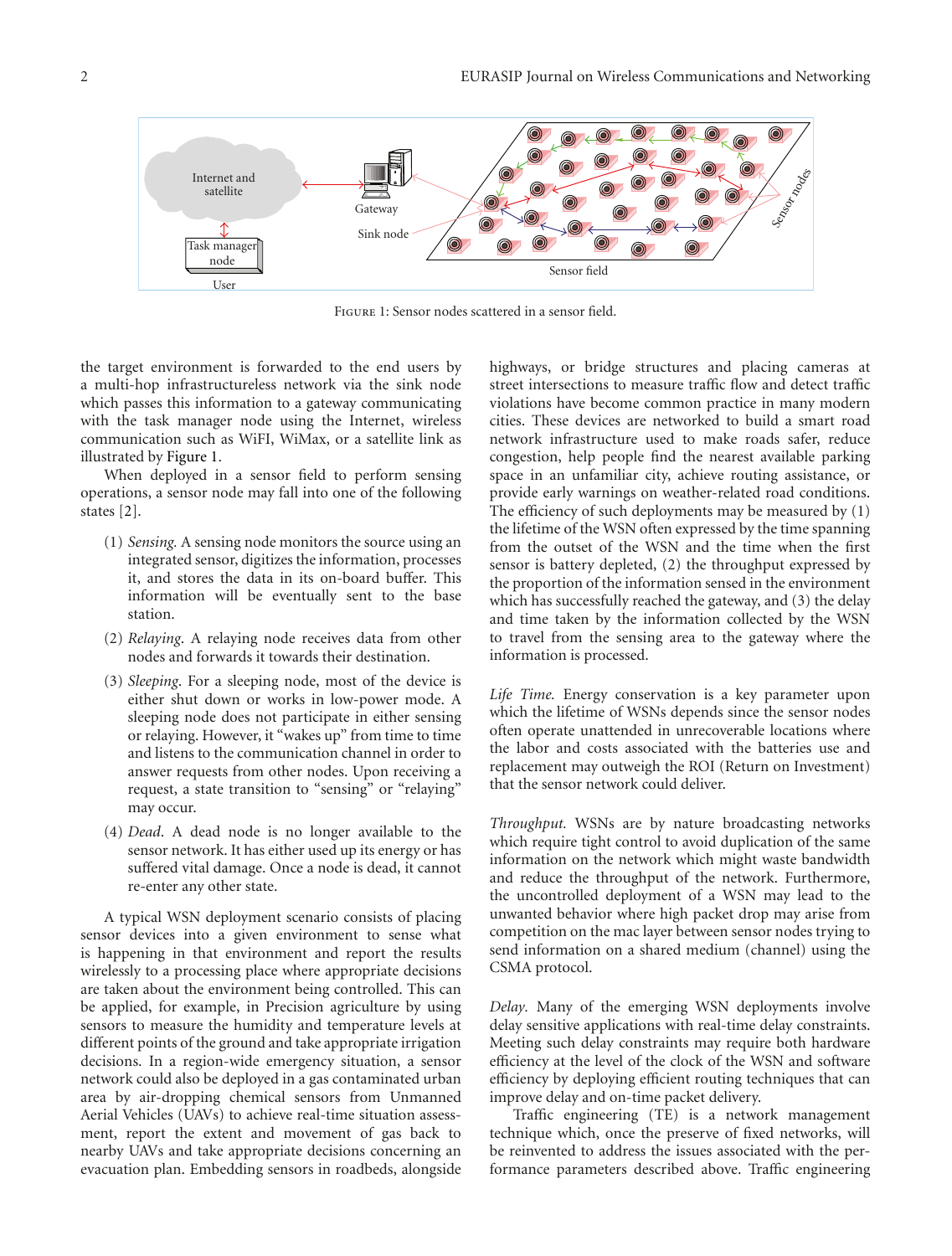moves the traffic (information collected in the WSN) to where the network resources are available to achieve QoS agreements between the offered traffic and the available resources.

*1.1. Related Work.* Single path (SP) routing approaches using different schemes have been proposed as TE approaches for energy efficient communication in wireless networks. Some are based on data-centric routing schemes such as directed diffusion [3] using the flooding of interest by sinks to allow gradients to be set up within the wireless network. Other approaches rely on routing metrics (costs) such as the distance to the destination or the node residual energy level [4] to reduce energy consumption in WSNs. These follow the work of Stojmenovic and Lin [5] where routing algorithms for wireless networks are discussed with the goal of increasing the network lifetime by defining a new power-cost metric based on the combination of both node's lifetime and distance-based power metric, thus proposing power aware routing algorithm that attempts to minimize the total power needed to route a message between a source and a destination. In [6], a protocol is proposed which, given a communication network, computes a sub-network such that, for every pair  $(u, v)$  of nodes connected in the original network, there is a minimum-energy path *u* and *v* in the subnetwork where a minimum-energy path is the one that allows messages to be transmitted with a minimum use of energy. Liu and Li [7] considered the problem of topology control in a network of heterogeneous wireless devices with different maximum transmission ranges, where asymmetric wireless links are not uncommon. P. X. Liu and Y. Liu [8] developed a novel energy-efficient routing called the THEEM (Two Hop-Energy-Efficient Mesh) protocol for wireless sensor network. However, though appearing simple, flexible, and scalable, SP routing might result in the faster depletion of the nodes energy supply and subsequent shorter lifetime, higher transmission delays and are unreliable.

Multipath routing is a TE strategy which provides the potential to increase the likelihood of reliable data delivery of information from source to destination by sending multiple copies of the same data along different paths [9]. It can also increase the throughput of a network by sending different pieces of the information in parallel over different paths and restoring the entire information at the destination. This might result in better playback delay (the maximum delay taken by all the pieces of information to arrive to the destination) and minimized on-time packet delivery. Multipath routing algorithms minimizing the energy consumption to extend the lifetime of a network while satisfying the QoS traffic requirements such as delay and reliability are important parameters upon which the wide deployment of WSNs depend. The routing protocols proposed in [10, 11] use multiple path routing with network reliability as design priority. They are implemented by having data transmission relying mostly on an optimal primary path and an alternative path reserved as an emergency path used only when the nodes on the primary route fail. The energy-aware routing

proposed in [10] uses localized request messages flooding to find all possible routes between the sources and sinks, as well as the energy costs associated to these paths. By using a sensor node routing table where every neighbor is associated with a given transmission probability computed based on the cost of the path passing through it, the scheme maintains multiple paths but uses only one of them at a time, in order to avoid stressing a particular path and extend the network lifetime. Pointed out by Ganesan et al. [11], the traditional disjoint paths (node disjoint paths) have the same attractive resilience properties, but they can be energy inefficient. Alternate node-disjoint path can be longer and therefore expends significantly more energy than that expended on the primary path. Since this energy can adversely impact the lifetime and the performance of a sensor network, they have considered a slightly different kind of multipath, namely, a braided multi-path, which relaxes the requirement for node disjointedness. Alternate paths in a braid are partially disjoint from the primary path, not completely node-disjoint. The multipath routing approach proposed in [11] expands on directed diffusion [3] to improve the resilience to node failures by exploring the possibility of finding alternate paths connecting the source and sink nodes when node failures occur. Sue and Chiou [12] explored the possibility of extending the braided multi-path routing method proposed by Servetto and Barrenechea [13] to the case of more general random geometric graphs. The Barrenechea et al. scheme is based on constrained random walks and achieves almost stateless multi-path routing on a grid network. The works presented in [14, 15] revisit multipath routing to extend the Dynamic Source Routing (DSR) and Ad hoc On-demand Distance Vector (AODV) routing protocols to improve the energy efficiency of ad hoc networks using frequency of route discovery reduction. Using a retransmission probability function to reduce redundant copies of the same event data, Directed transmission [16] is proposed as one of the probabilistic routing techniques built around the flooding mechanism. This mechanism uses the hop distance to the destination and the number of steps that the data packets have traveled as routing parameters. It is also based on a retransmission control mechanism to avoid intensive usage of the shortest path. Assuming sources transmitting data packets at a constant rate, [17] proposes a multipath routing scheme formulated as a linear programming problem with the objective of maximizing the time until the first sensor node runs out of energy. The work presented in [18] uses a multipath routing algorithm where the routing process is formulated as a constrained optimization problem using deterministic network calculus. Reference [19] highlights the issue of sensor coverage as a major challenge in wireless sensor network through the investigation of two algorithms that address the energy efficient communication in wireless sensor network using multipath routing while preserving coverage. They also propose a metric referred to as Standard Deviation of Source Partition times to measure coverage and show that their proposals outperform previously proposed algorithms proposed in [20] in terms of network coverage and first-source partition time without compromising on other performance metrics.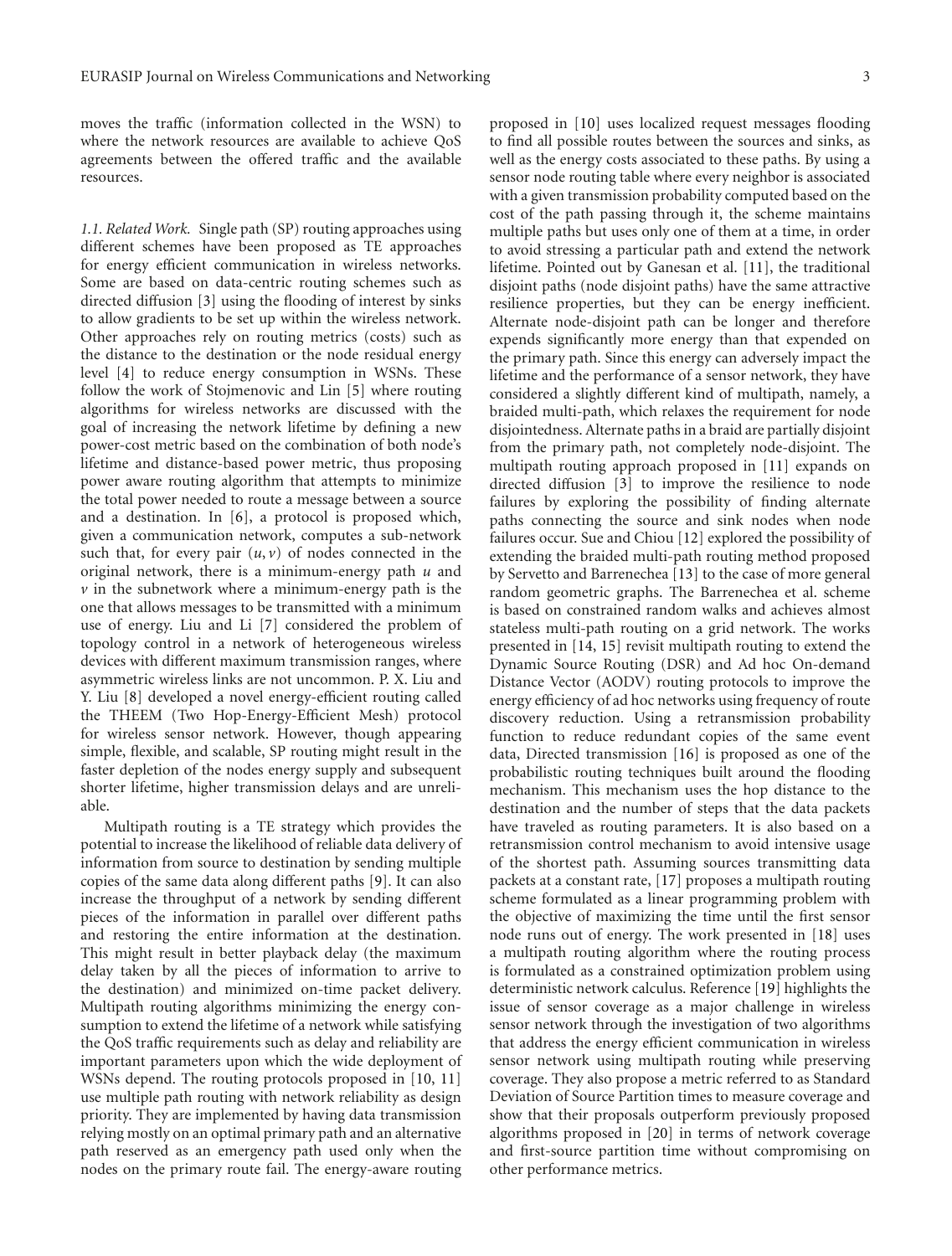*1.2. Contributions and Outline.* Taking into account the unpredictability of network topology, Huang and Fang [21] proposed a braided multi-path routing scheme that delivers packets to the sink on time and at desired reliability with the objective of trying to minimize energy consumption. This scheme referred to as Multi-Constrained Multi-Path routing (MCMP) addresses the issue of multi-constrained QoS in wireless sensor networks by mapping a path-based model into a probabilistic routing scheme. Using the work done in [21] as benchmark, we proposed in [22] the Energy Constrained Multipath (ECMP) Routing scheme which fine-tunes the MCMP model to achieve better energy performance.

This paper revisits the problem of Quality of Service (QoS) provisioning to (1) assess the relevance of using multipath routing to improve the reliability and packet delivery in wireless sensor networks while maintaining lower power consumption levels and (2) proposing an implementation model supporting QoS in WSNs. The main contributions of this work are twofold.

*WSN QoS Modelling.* Firstly, building upon the works done in [21, 22], we formulate the problem of QoS routing in WSNs as an energy-aware traffic engineering model relying on delay, reliability and energy constraints to route the information collected from sources to the sink of a WSN. We also propose its algorithmic solution under the ECMP umbrella. Our work reveals through an illustrative example the relevance of integrating energy-awareness in the routing process and adds to the MCMP model a new constraint which translates into an efficient path set selection. Using extensive simulation, we demonstrate the robustness of our model and expand the initial work done in [22] on several performance parameters. These include the assessment of the tradeoff between delay and reliability constraints and the impact of the sensing intensity on the network performance.

*WSN QoS Implementation.* Multipath routing has been widely studied for wireless ad hoc networks. However, it is widely known that multipath routing solutions proposed for ad hoc network do not apply to sensor networks since while the former can be implemented with global identity (ID), wireless sensor networks lack global ID. Furthermore, the complexity of QoS models proposed for wireless sensor networks may become a limiting factor for the implementation of these solutions in real-world sensor network platforms. Building upon the breadth-first routing nature of the ECMP solution, we propose a simple and easy to implement packet forwarding protocol solution and discuss its implementation in modern WSN platforms. The proposed traffic engineering model is, to the best of our knowledge, a first step towards QoS routing implementation in real world testbed platforms.

### **2. The Proposed Traffic Engineering Model**

In a wireless sensor network, a path *p* is a series system of links while a path set  $P$  is represented by a parallel system of paths which can split the traffic offered to a source and carry

the information concurrently to the destination in order to achieve load balancing and rapid delivery of the information. In a wireless sensor network, both single paths and path sets are associated with performance parameters such as delay, energy consumption, and reliability which define the quality of service (QoS) received by the information carried by a path or a path set.

#### *2.1. Path Delay, Energy, and Reliability*

*Path Delay.* The path delay, that is, the delay between the node  $s_1$  and  $s_6$  is given by the sum of link delays:

$$
\mathcal{D}(p) = \sum_{i=1}^{\epsilon-1} d(s_i, s_{i+1}), \qquad (1)
$$

where  $d(s_i, s_{i+1})$  is the delay of data over the link  $(s_i, s_{i+1}) \in \mathcal{L}$ .

*Path Energy.* Similarly, the energy consumption between node  $s_1$  and node  $s_6$  is given by [1]

$$
\mathcal{W}(p) = \sum_{i=1}^{\epsilon-1} \omega(s_i, s_{i+1}), \qquad (2)
$$

where  $\omega(s_i, s_{i+1})$  is the energy required to receive and transmit data between the node  $s_i$  and  $s_{i+1}$ . It is defined by

$$
\omega(s_i,s_{i+1})=f_{s_i\rightarrow s_{i+1}}\cdot\omega_i(s_i,s_{i+1}),\qquad(3)
$$

where  $f_{s_i \to s_{i+1}}$  denotes the data rate on the link  $(s_i, s_{i+1}) \in \mathcal{L}$ and  $\omega_i(s_i, s_{i+1})$  is the power required for a node  $s_i$  to receive a bit and then transmit it to the node *si*+1 as proposed in [2]. It is expressed by

$$
\omega_i(s_i,s_{i+1}) = \alpha_1 + \alpha_2 ||x_{s_i} - x_{s_{i+1}}||^n, \qquad (4)
$$

where  $\alpha_1 = \alpha_{11} + \alpha_{12}$  with  $\alpha_{11}$  the energy per bit consumed by  $s_i$  as transmitter and  $\alpha_{12}$  the energy per bit consumed as receiver, and  $\alpha_2$  accounts for the energy dissipated in the transmitting operation. Typical values for  $\alpha_1$  and  $\alpha_2$ are, respectively,  $\alpha_1 = 180 \frac{nJ}{bit}$  and  $\alpha_2 = 10 \frac{pJ}{bit}}{m^2}$  for the path loss exponent experienced by a radio transmission  $n = 2$  or  $\alpha_2 = 0.001 \frac{p}{b}$ it/m<sup>4</sup> for the path loss exponent experienced by a radio transmission  $n = 4$ .  $x_{s_i}$  is the location of the sensor node  $s_i$ , and  $||x_{s_i} - x_{s_{i+1}}||$  is the euclidean distance between the two sensor nodes  $s_i$  and  $s_{i+1}$ ,  $i = 1, \ldots, \epsilon - 1$ .

*Path Reliability.* Under the assumption that the links of a path are independent, the path reliability  $\mathcal{R}(p)$  is defined by

$$
\mathcal{R}(p) = \prod_{i=1}^{n-1} R(s_i, s_{i+1}),
$$
\n(5)

where *R*( $s_i$ ,  $s_{i+1}$ ) is the reliability of the link ( $s_i$ ,  $s_{i+1}$ )  $\in \mathcal{L}$ .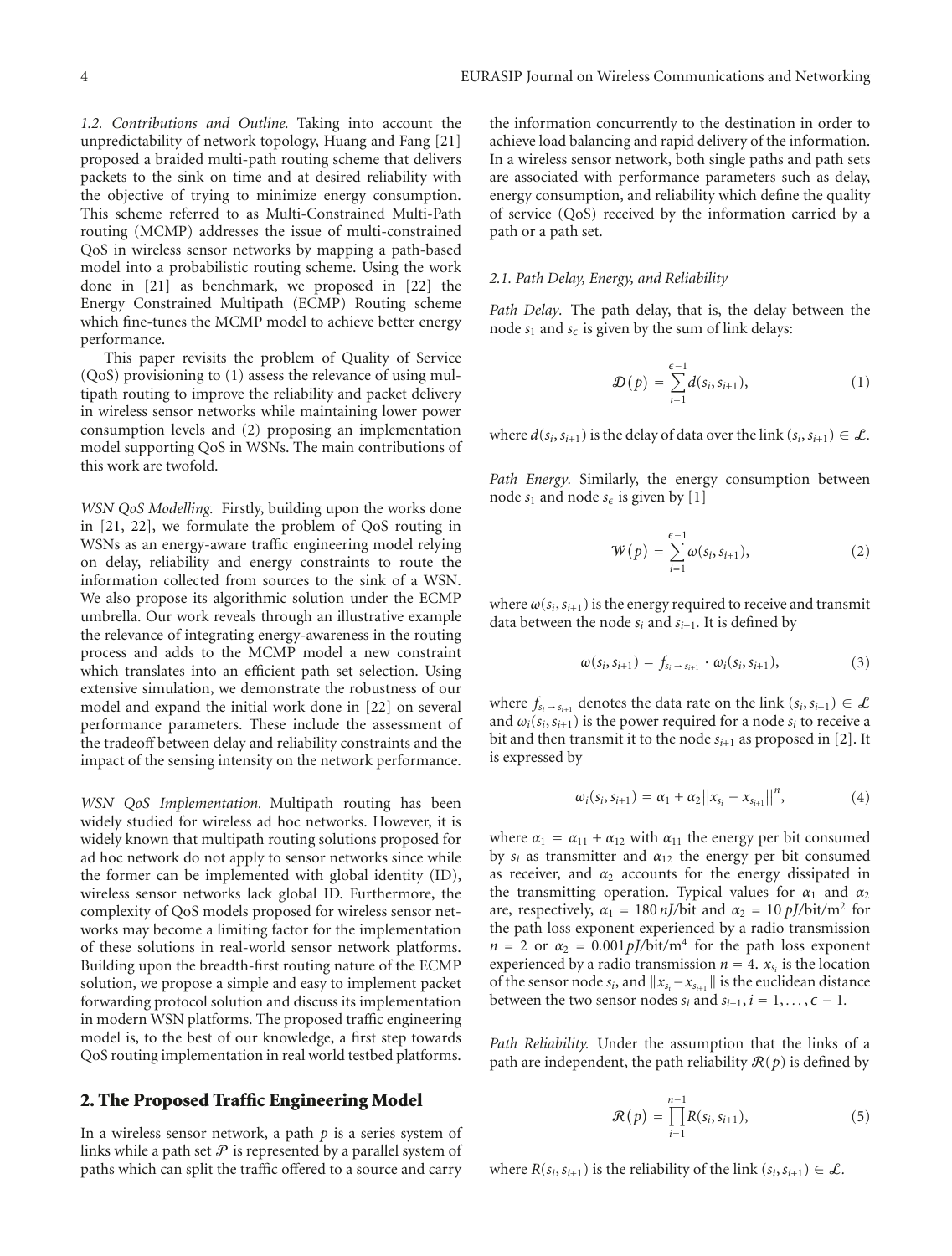#### *2.2. Path Set Delay, Energy, and Reliability*

*Path Set Delay.* The delay experienced by a data source *f* routed over the path set  $\mathcal{P} = \{p_1, \ldots, p_M\}$  is given by

$$
\mathfrak{D}(\mathcal{P}) = \max\{\mathcal{D}(p) : p \in \mathcal{P}\},\tag{6}
$$

where  $\mathcal{D}(p)$  is given by (1). Note that as expressed above, the delay expresses the play-back delay, defining the delay before all the packets of the data source carried over parallel paths reach the destination.

*Path Set Energy.* The energy consumed by a data source *f* routed over the path set  $\mathcal{P} = \{p_1, \ldots, p_M\}$  is given by

$$
\mathfrak{W}(\mathcal{P}) = \sum_{p \in \mathcal{P}} \mathcal{W}(p),\tag{7}
$$

where  $W(p)$  is expressed by (2).

*Path Set Reliability.* From [23], the reliability of the data source routed over  $P$  is given by

$$
\Re(\mathcal{P}) = 1 - \prod_{p \in \mathcal{P}} (1 - \mathcal{R}(p)),\tag{8}
$$

where  $\mathcal{R}(p)$  is the path reliability defined by (5).

#### *2.3. Multi-Path Routing Advantage*

*Multipath Reliability Advantage.* As defined by (8), the reliability expression reveals the advantage related to multipath routing by showing the following.

- (i) As  $0 < 1 \Re(p) < 1$ , the product  $\prod_{i=1}^{n-1} R(s_i, s_{i+1})$  is reduced with the increase of the path set multiplicity (the number of paths carrying the information). It thus increases the path set reliability.
- (ii) On the other hand, the expression of the path reliability reveals that the reliability of the links can increase the path reliability when high or reduce the path reliability when low.
- (iii) Therefore, the reliability of a path set carrying information on a source-destination pair increases with the reliability of the links composing the associated paths and the path set multiplicity.

We define the relative reliability gain resulting from using multipath routing by

$$
\mathfrak{R}_{\text{gain}} = \frac{\mathfrak{R}(\mathcal{P})}{\mathcal{R}(p)} = \frac{1 - \prod_{p \in \mathcal{P}} (1 - \mathcal{R}(p))}{\mathcal{R}(p)}.
$$
(9)

*Multipath Delay Advantage.* Routing traffic over parallel paths presents the advantage of moving the information faster than when routed using a single path. We define the

relative playback delay gain resulting from multipath routing by

$$
\mathfrak{D}_{\text{gain}} = \frac{\sum_{p \in \mathcal{P}} \mathcal{D}(p) - \max_{p \in \mathcal{P}} \mathcal{D}(p)}{\max_{p \in \mathcal{P}} \mathcal{D}(p)}.
$$
 (10)

As  $(\sum_{p \in \mathcal{P}} \mathcal{D}(p) > \max_{p \in \mathcal{P}} \mathcal{D}(p)),$  (10) reveals a gain which increases with the reduction of the play-back delay. Note however that while multipath routing may result in playback delay gain, increasing the path multiplicity can increase the average delay of the network as expressed by

$$
\mathfrak{D}_{\text{avgr}} = \frac{\sum_{p \in \mathcal{P}} \mathcal{D}(p)}{\left| \sum_{p \in \mathcal{P}} \mathcal{D}(p) \right|}.
$$
 (11)

*Multipath Power Consumption.* While resulting in reliability and delay gains, multipath routing may increase power consumption by allowing many receptions and transmissions on many several paths. As expressed by (7), the energy consumed in a multipath setting is the sum of the energy consumed by the paths. It thus increases with the path multiplicity and the energy consumed on the paths. When deployed, multipath routing should therefore be carefully controlled to avoid high path multiplicity resulting in higher consumption. While sleeping and wake-up mechanisms are widely recognized as powerful mechanisms allowing high energy savings in wireless sensor networks, their deployment in multi-path settings is irrelevant in order to avoid the routing instability which might result from some packets of the same flow arriving later than the others because the path used by these packets was in sleeping mode while the other packets were routed by paths which were awake.

*2.4. The Energy Constrained Routing Paradigm.* Current generation WSN technology allows energy-aware routing by allowing sensor nodes to exchange reachability information such as the geospatial information related to the position of the neighbors using GPS. Building upon this finding, we proposed in [22] a location-aware multipath scheme referred to as **ECMP** that accounts for geospatial energy consumption by minimizing the distance between neighbors when selecting a forwarding link. As illustratated by the four nodes WSN of Figure 2(a), when choosing between the link  $(i, j)$  and the link  $(i, k)$  or equivalently the node *j* and node *k* to be added to the subset  $N_0$  of the set  $N[i]$  of the neighbors of *ı*, the ECMP would prefer the closest neighbor *k* assuming that the two candidates *j* and k satisfy the QoS requirement for data source. This result form a combination of (1) Pythagoras' theorem which reveals that the distance between node *ı* and node *j* is longer than that between *ı* and *k*, and (2) the formula in (4) showing that as a function of the euclidean distance, the energy transmission between *ı* and *j* is higher than the energy transmission between *ı* and *k*. The link  $(i,k)$  is thus preferred by the ECMP algorithm since it leads to the lower energy consumption. In contrast to the ECMP model, the MMCP algorithm might select the link  $(i, j)$  leading to the situation depicted by Figure 2(b) as it implements random path set selection at node *ı*.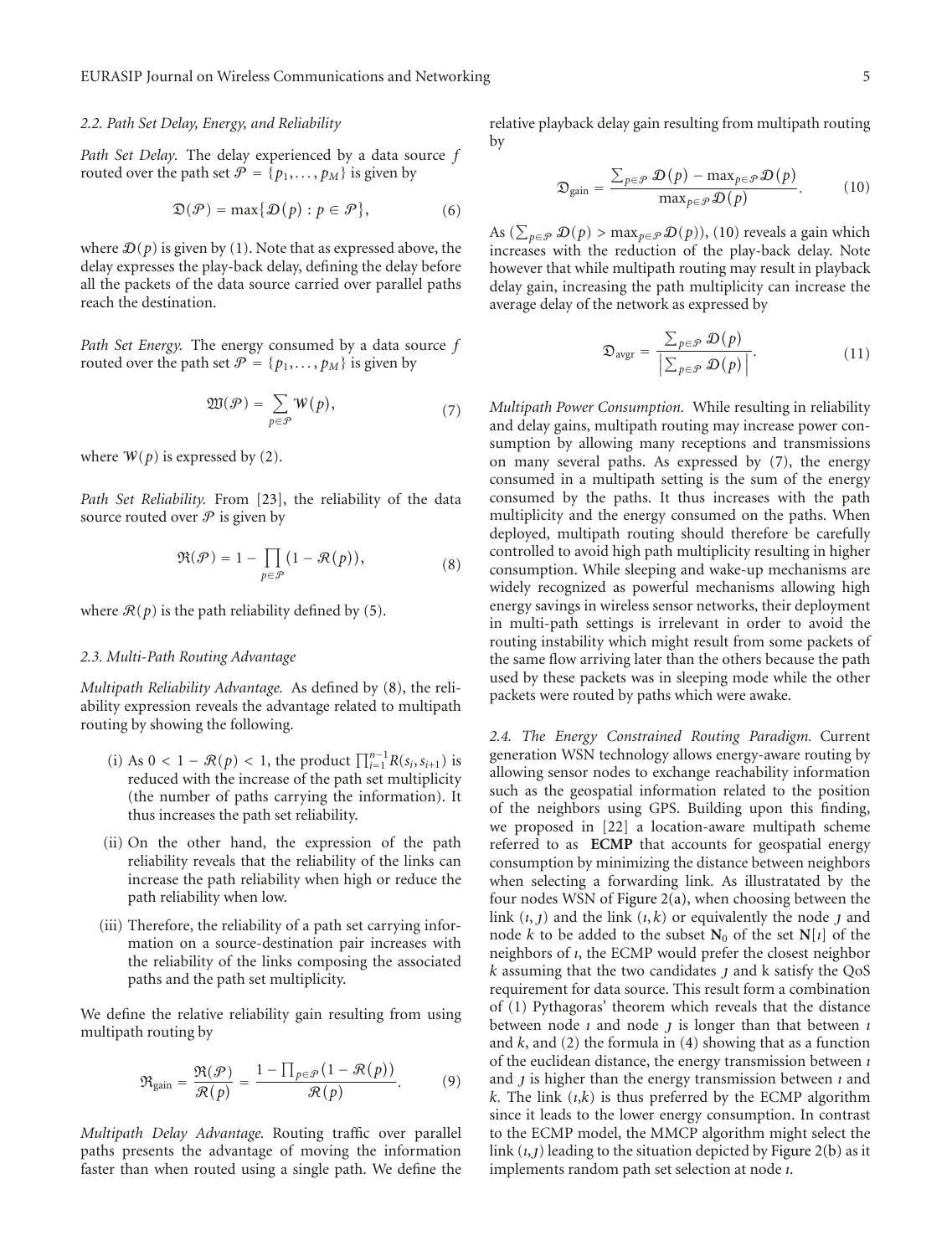

(b) Myopic multipath routing

Figure 2: Energy-aware paradigm.

As proposed in [22], the ECMP model builds its forwarding links preferentially on the least energy consuming paths by ensuring that data is transmitted by a node to its closest neighbor. For each node *ı*, the ECMP scheme was designed to find the subset  $N_0 \subseteq N[i]$  of neighbors of *i* satisfying QoS requirement of data source and minimizing the total energy transmission by including in its set of constraints a geo-spatial constraint expressed by

$$
\mathcal{F}(t, j) \le \mathcal{F}(t, \tilde{j}) \mid \mathcal{E}_t(j) \le \mathcal{E}_t(\tilde{j}), \tag{12}
$$

where  $\mathcal{F}(t, j)$  is the forwarding preference between *i* and *j* when routing the traffic coming from *i* and  $\mathcal{E}_i(j)$  is the transmitting power from *ı* to *j*. Note that for ease of implementation, the geo-spatial constraint (12) can be translated into a path set selection model defined by a forwarding queue  $\mathcal{F}_q[i]$  defined by

$$
\mathcal{F}_q[i] = \Big\{ l_{ij} : \forall j \in \mathbf{N}[i]; \ \big| \mathcal{E}_i(j+1) - \mathcal{E}_i(j) \big| < \delta \Big\}, \tag{13}
$$

where  $\mathcal{F}_q[i]$  is implemented as a priority queue of neighbors of the links of the neighbor *ı* sorted in ascending order of their distances to *ı*. We observe the following.

(i) These neigbhors belong to the set

$$
\widetilde{\mathbf{N}}[i] = \left\{ j \mid l_{ij} \in \mathcal{F}_q[i] \right\} \tag{14}
$$

(ii) As expressed by (13), the forwarding queue  $\mathcal{F}_q[i]$ discards higher energy consuming links by having successive links differ by a predefined energy threshold *δ*.

*2.5. The Traffic Engineering Problem.* Let us consider a wireless sensor network represented by a directed graph  $\mathcal{G}$  =  $(N, \mathcal{L})$ , where N is the set of sensor nodes and L is the set of wireless links between nodes. Huang and Fang [21] proposed a distributed link-based QoS routing model where a data source *f* located at a given location *xs* sensed by the node *s* is routed with some QoS requirements expressed in term of delay *D* and reliability *R*.

*The ECMP Problem.* At each node *i*, find the subset  $N_0 \subseteq$ **N**[*ı*] of neighbors of node *ı* that solves the following problem:

$$
\min \sum_{J \in \widetilde{\mathbf{N}}[t]} x_J \tag{15}
$$

subject to

$$
j \in \widetilde{\mathbf{N}}[i] \mid l_{ij} \in \mathcal{F}_q[i],\tag{16}
$$

$$
x_j \left(\frac{\alpha}{1-\alpha} \left(\Delta_{ij}^d\right)^2 + 2L_i^d d_{ij} - d_{ij}^2\right) \le \left(L_i^d\right)^2, \quad \text{for } L_i^d > d_{ij}, \quad (17)
$$

$$
\sum_{j \in \mathbf{N}[i]} x_j \log \left( \mathcal{Q} \left( \frac{R_{ij} - r_{ij}}{\Delta_{ij}^r} \right) \right) \ge \log \beta, \tag{18}
$$

$$
\sum_{j \in \mathbb{N}[i]} x_j \log (1 - R_{ij}) \le \log (1 - L_i^r), \tag{19}
$$

$$
0 \le R_{ij} \le r_{ij}, \quad \forall j \in \mathbf{N}[i], \tag{20}
$$

$$
x_j = 0 \text{ or } 1, \quad \forall j \in \mathbb{N}[i], \tag{21}
$$

where  $\alpha$  and  $\beta$  are, respectively, the probabilities of meeting the delay and reliability constraints;  $R_{11}$  and  $D_{11}$  are, respectively, the reliability and delay of the link  $\ell_{ij}$  while  $r_{ij}$  and  $d_{ij}$ are their related time averages. In this model. the reliability and delay are assumed to be random variable depending on time *t* omitted for simplicity sake and the links of the network are assumed to be independent of the delay and reliability. We have  $L_i^d = (D - D_i)/h_i$  as the hop requirement at node  $\iota$  with  $D_{\iota}$  the actual delay experienced by a packet at node  $i, h_i$  the hop count from node  $i$  to the sink, and  $L_t^r = \sqrt[1]{R_t}$  hop requirement for reliability at node *ı*, and *R*<sub>*i*</sub> is the portion of reliability requirement assigned to the path through node *ı* decided by the upstream node of *ı.* The Qfunction in (18) is defined by

$$
\mathcal{Q}(x) = \frac{1}{\sqrt{2\pi}} \int_{x}^{\infty} \exp\left(-\frac{1}{2}t^2\right) dt, \tag{22}
$$

and  $\Delta_{ij}^d$  and  $\Delta_{ij}^r$  are, respectively, standard deviation of  $D_{ij}$ and *Rı<sup>j</sup>* computed adaptively using *RTT* estimation for timer management in TCP, that is, the current  $\Delta_{ij}^d(t)$  and  $\Delta_{ij}^r(t)$ are found based on the previous values of  $d_{ij}(t-1)$ ,  $r_{ij}(t-1)$ 1),  $\Delta_{ij}^d(t-1)$ , and  $\Delta_{ij}^r(t-1)$ , and the current mean  $d_{ij}$  of  $D_{ij}$ and  $r_{ij}$  of  $R_{ij}$  as follows [24]:

$$
\Delta_{ij}^d(t) = (1 - \rho) \Delta_{ij}^d(t - 1) + \rho \left| d_{ij}(t) - d_{ij}(t - 1) \right|,
$$
  
\n
$$
\Delta_{ij}^r(t) = (1 - \gamma) \Delta_{ij}^r(t - 1) + \gamma \left| r_{ij}(t) - r_{ij}(t - 1) \right|,
$$
\n(23)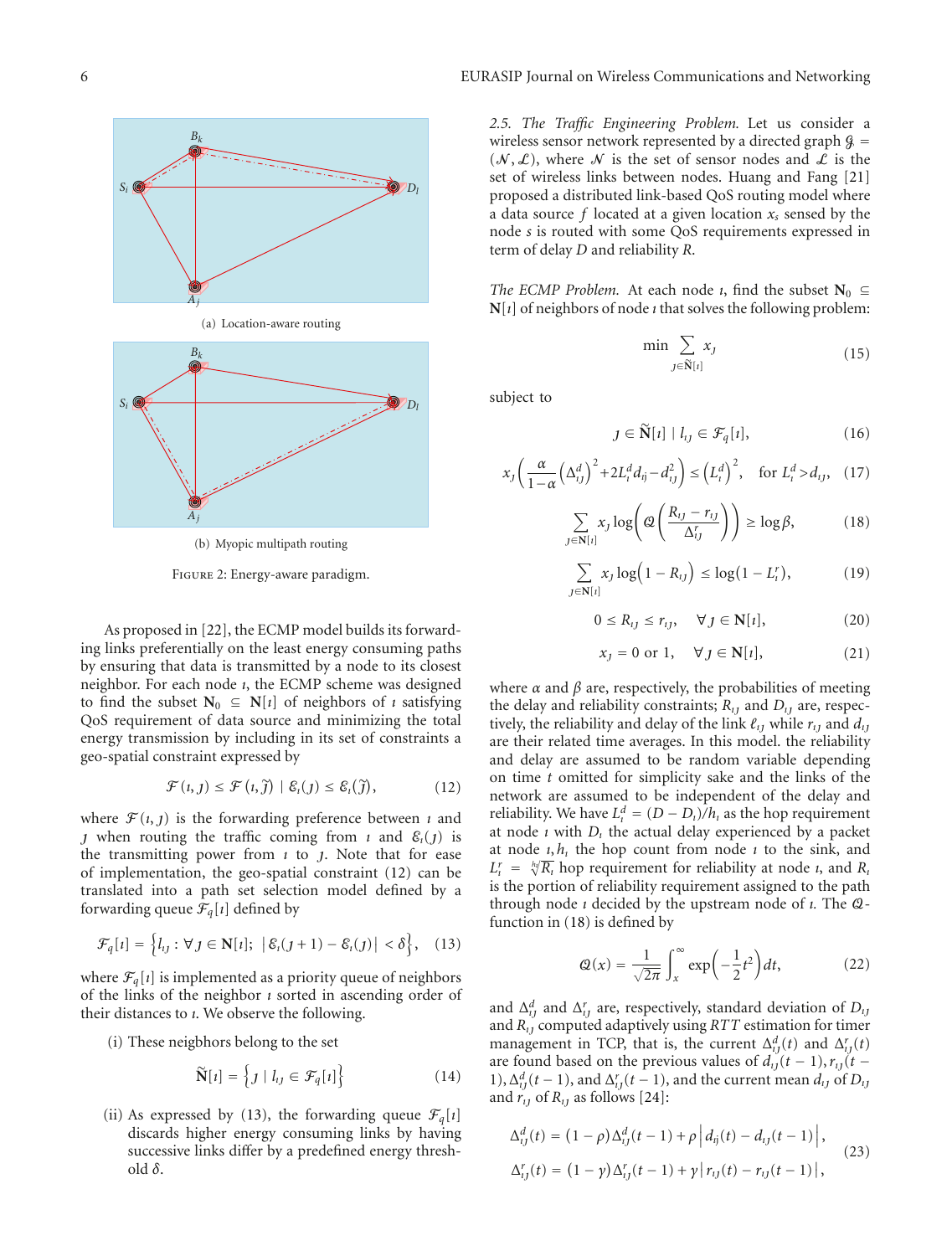with tunable forgetting parameters *ρ* and *γ* for smoothing the variations of  $d_{11}$  and  $r_{11}$  in time. Note the following.

- (i) While (16) expresses the energy-awareness constraint, (17) is the delay constraint and (18), (19) and (20) express the reliability constraints. Equation (21) is an expression of the zero-one optimization.
- (ii) As formulated in this section, the QoS routing model borrows from [21] the delay and reliability constraints but adds the energy-awareness requirement to the set of constraints.

As proposed in [21], at each node *ı* of a network, the *MCMP problem* aims to find the subset  $N_0 \subseteq N[i]$  of neighbors of node *ı* that solves the following zero-one linear program:

$$
\min \sum_{j \in \mathbf{N}[i]} x_j, \tag{24}
$$

subject to the constraints (17), (18), (19), (20), and (21).

## **3. The Algorithmic and Protocol Solution**

Routing consists of moving information across an internetwork from a source to a destination using a multi-hop process where at least one intermediate node is used as transit along the way to the destination. The topic of routing has been covered in computer science literature for more than two decades, but for WSN, routing is just emerging as a main concern because of the need for the deployment of relatively large-scale wireless sensor networks. There are two basic activities involved in the routing process: optimal routing paths determination using routing algorithms and packets transportation using the optimal routing paths found through the paths determination process. Routing protocols are used to implement these two processes by having the paths determination using routing algorithms and packets transportation implemented using a packet forwarding algorithm. In both fixed and wireless networks, the paths determination lead to the creation of routing tables and the packet forwarding to the creation of forwarding tables, both used to determine the next hop that packets coming from a given source to a destination will follow. While [21] proposed only an algorithmic solution to the paths selection process, our work takes the QoS problem some steps ahead by both looking at the algorithmic path finding solution and proposing an implementation model revealing how to build the sensor nodes forwarding tables.

*3.1. The Algorithmic Solution.* The ECMP and MCMP problems are deterministic linear zero-one problems which can be solved using several methods proposed by the literature such as in [25, 26]. In both problems, the number of constraints is  $2|\mathbf{N}[i]| + 2$ , and the number of the decision variables is  $|\mathbf{N}[i]|$  which is the size of  $\mathbf{N}[i]$ . Thus, the problem size is relatively small and might be proportional to the node density. Building upon the zero-one framework

TABLE 1: The ECMP key features.

| (1) | Use of a simple ad hoc routing protocol which creates a<br>breadth-first spanning tree rooted at the sink through<br>recursive broadcasting of routing update beacon<br>messages and recording of parents.                                                                     |
|-----|--------------------------------------------------------------------------------------------------------------------------------------------------------------------------------------------------------------------------------------------------------------------------------|
| (2) | The beacon messages are (1) broadcasted at periodic<br>intervals called epochs, (2) propagated progressively to<br>neighbors, and (3) received by a few nodes which are in<br>the vicinity of the source of the beacon message.                                                |
| (3) | The transmission of the beacon is build around a<br>source marking, progressive propagation to neighbors<br>and rebroadcasting progress which sets up a<br>breadth-first spanning tree rooted at the sink.                                                                     |
| (4) | The energy-aware routing is integrated into the process<br>by selecting a subset of neigbhors which is sorted by<br>distance and includes only a minimum number of close<br>neighbors. This subset excludes neighbors that largely<br>increase the path set power consumption. |

proposed in [25], an implementation of the two local routing problems MCMP and ECMP may be solved using the Bala's Algorithm but with different path set selection strategies: (1) a random selection for the MCMP algorithm where the next hop to the sink is selected arbitrarily among the neigbhors of a node and (2) energy-efficient selection where a set of well-chosen closest neighbors in terms of euclidean distance is used by a node as next hops to the sink. This path selection algorithm has been presented in Section 2.4, and the efficiency of the two algorithms is evaluated in Section 4.

*3.2. The Implementation Model.* The ECMP algorithm uses a breadth-first model which can be implemented using a simplified table-driven approach based on a many-to-one data-centric routing paradigm. The implementation model is based on the key features described in Table 1.

The ECM forwarding protocol follows the main steps described in Algorithm 1.

Note that current generation sensor nodes may be broadly classified into two types: some being endowed with a high hardware processing capabilities and a rich set of software instructions allowing them to compute complex functions such as those involved in the constraints used in this paper while other have poor hardware processing capabilities with only a set of software instructions allowing to compute only an elementary set of functions. While our implementation model fits well for the former, the set of steps proposed above may be used in a more elementary processing context assuming some approximations to the functions used in the constraints.

## **4. Performance Evaluation**

In this section, we evaluate the efficiency of the ECMP scheme by comparing its performance to the performance of baseline single path routing, MCMP and LDPR algorithms and the impact of different routing parameters such as the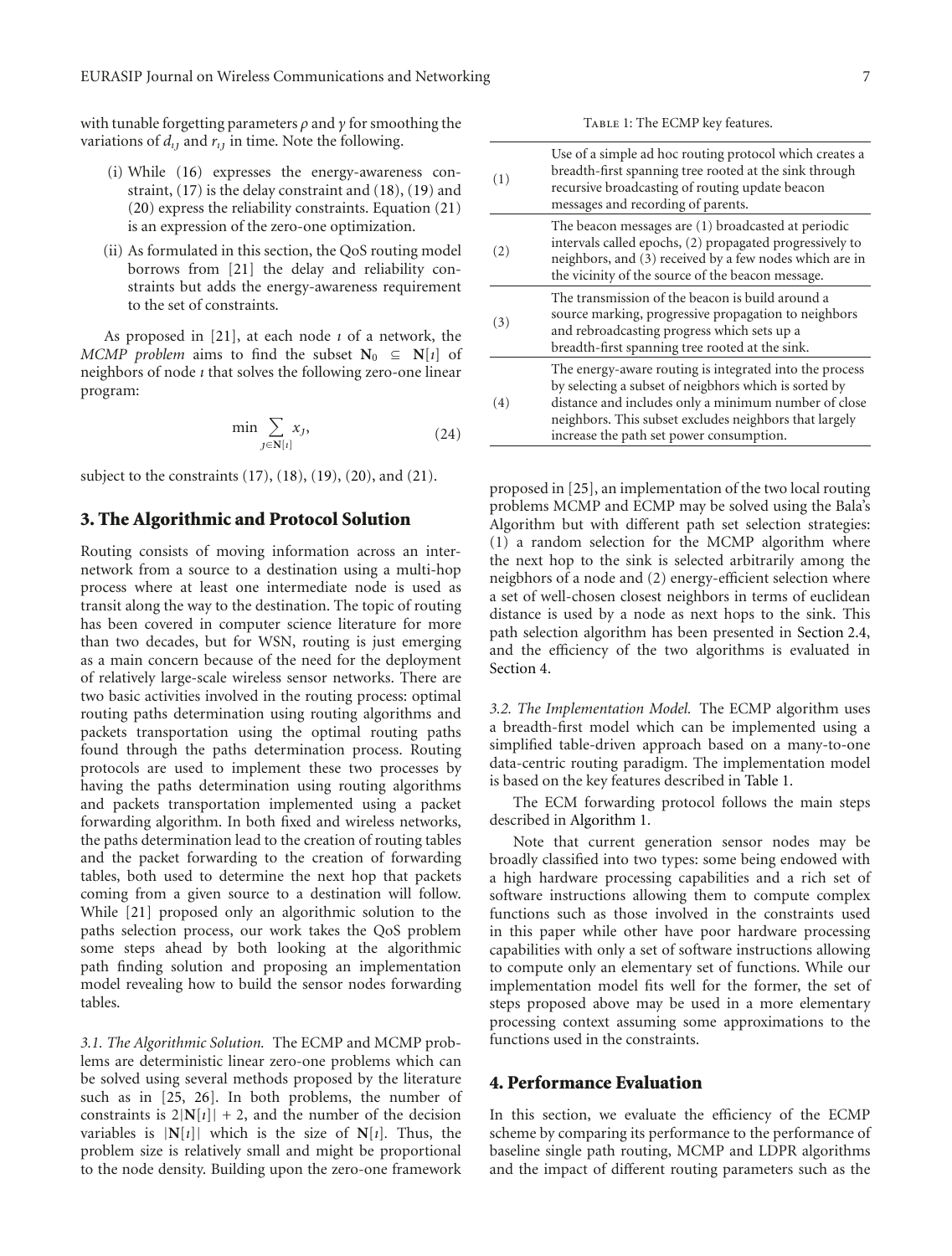- (1) For each epoch, the sink of a WSN broadcasts a route update beacon with itself as the transmitting node and a hop count set to 0; (2) All the nodes hearing the beacon from either the sink or another node mark the source of the beacon as probable parent and build their forwarding tables as described below (3) Build the Forwarding queue  $\mathcal{F}_q[i]$ ; (4) *forwarding* =  $\phi$ ;  $(5)$
- $L_i^d = (D D_i)/h_i; L_i^r = \sqrt[h_i]{R_i};$
- (6) **While**  $|\mathcal{F}_q[i]| > 0$  **do**<br>(7) **Update**  $\Delta_n^d(t)$  and
- (7) Update  $\Delta_{ij}^d(t)$  and  $\Delta_{ij}^r(t)$ .
- (8) **if** inequality (17) hold for  $d_{ij}$  and  $\Delta_{ij}^d(t)$ ) **then** (9)  $*$ add link  $\ell_{ij}$  to *forwarding* and confirm *j* as parent of *i*;
- (10)  $*$ Dequeue( $\mathcal{F}_q[i]$ );
- (11) **end if**
- (12) **endo while**
- (13) Check *forwarding* for reliability constraints (18) and (19).
- (14) Node forwards the beacon message with its address as source of the beacon, increment the hop count, adjust *rıj*, *dı<sup>j</sup>* and broadcast the update beacon.
- (15) Recursively, nodes will mark as their probable parent the node from which they hear the beacon from and broadcast the beacon.

ALGORITHM 1: The ECM forwarding protocol.



Figure 3: Comparing delay and packet delivery.



FIGURE 4: Comparing the energy consumption.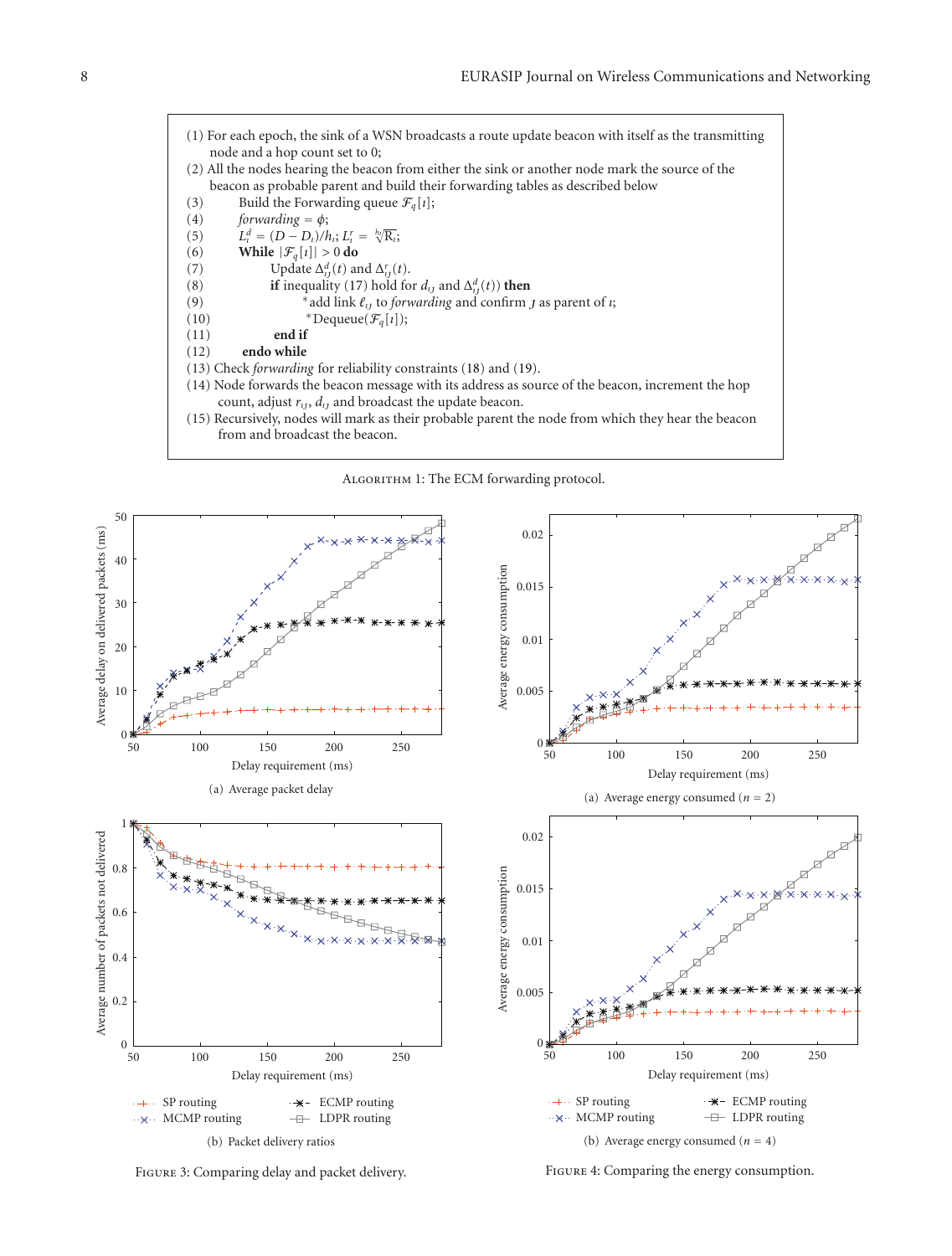

Figure 5: Quality of path: path length, multiplicity, and usage.



FIGURE 6: Quality of path: path correspondence.

sensing intensity (number of sensor nodes generating data) and the probability of meeting the reliability constraints (*β*) on the efficiency of the ECMP model. LDPR is a multipath routing algorithm that uses node disjoint paths. For some experiments, we assume a test network of 100 sensor nodes randomly deployed in a sensing field of  $100 \text{ m} \times 100 \text{ m}$  square area and the transmission range is 25 m. Among these sensor nodes, approximately 70% to 80% are chosen to generate data. We conducted other experiments using a 50-node test network with similar configuration parameters.

In our experiments, the link reliability and delay are random variables with the reliability uniformly distributed in the range [0*.*9, 1] and the delay in [1, 50] ms range. As considered, the delay includes the queuing time, transmission time, retransmission time and the propagation time. The delay requirements are taken in the range of [120, 210] ms with an interval of 10 ms, which produces 10 delay requirement levels and the threshold of reliability is set to 0*.*5. The probability of meeting the delay and reliability constraints *α* and *β* is set to 95%*.* The size of a data packet is 150 bytes and is assumed to have an energy field that is updated during the packet transmission to calculate the total energy consumption in the network. We have applied different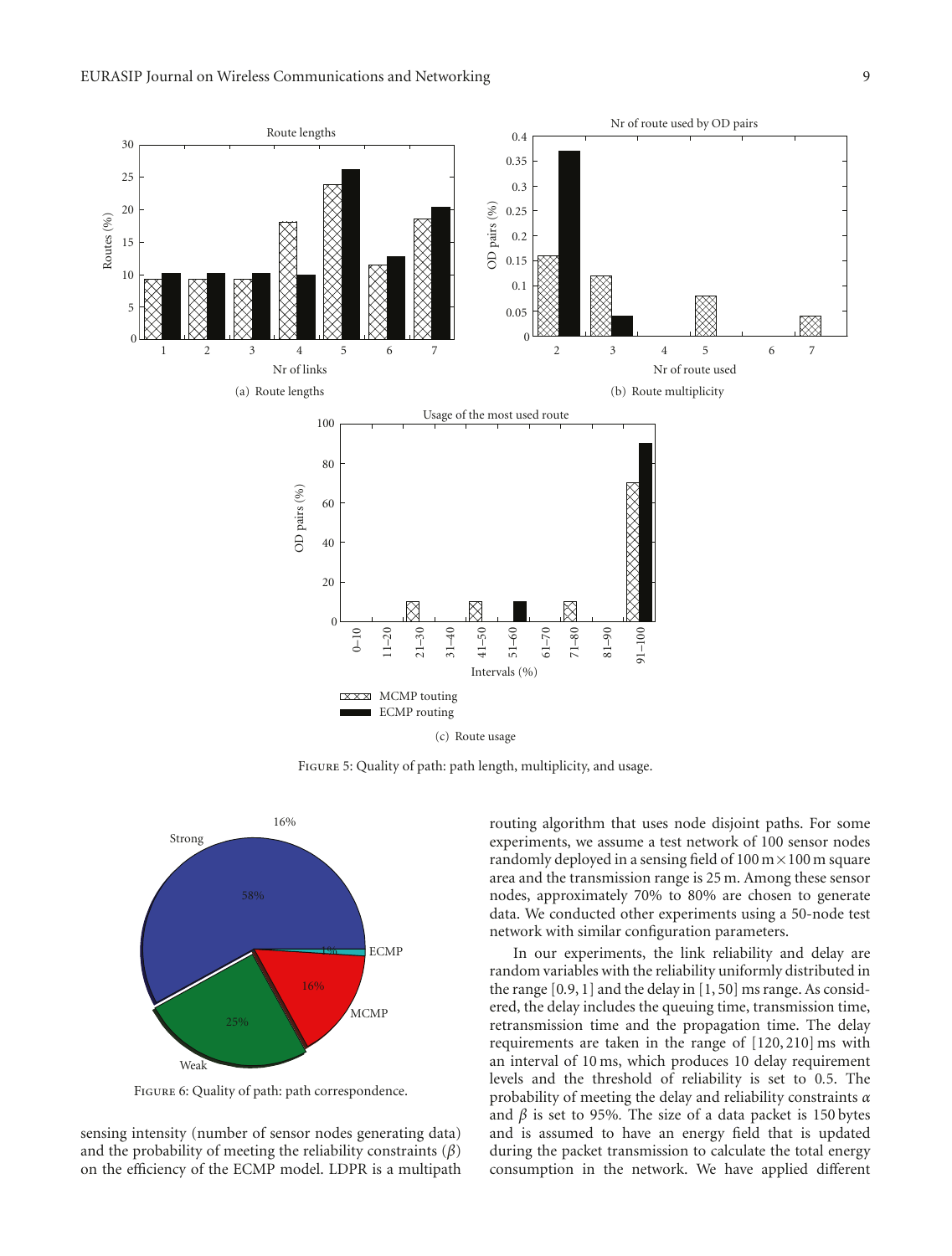

FIGURE 7: The impact of reliability on TE parameters.

random seeds to generate different network configuration during the 10 runs. Each simulation lasted 900 sec where in the same run the four algorithms are simulated for comparison.

*4.1. Experimental Results.* The performance parameters considered in our experiments include the *average energy consumption*, the *packet delivery ratio*, the *average data delivery delay*, the *average energy consumption*, and the *quality of paths* used by the algorithms.

(i) *Average Energy Consumption.* As a certain number of nodes are selected to transmit results to the gateway, the network might consume energy differently depending on the network topology and the number of information transmitting nodes. The average energy consumed is an indication of the energy consumption in transmission and reception of all packets in the network. This metric reveals the efficiency of an approach with respect to the life time of a wireless sensor network.

- (ii) *Packet Delivery Ratio.* The packet delivery ratio is one of the most important metrics in real-time applications which indicates the number of packets that could meet the specified QoS level. It is the ratio of successful packet receptions referred to as received packets, to attempted packet transmissions referred to as sent packets.
- (iii) *Average Data Delivery Delay.* The average data delivery delay is the end-to-end delay experienced by successfully received packets. In our case, we consider the play-back delay which is expressed by the maximum time taken by different packets of the same flow travelling on different parallel paths in a multipath setting.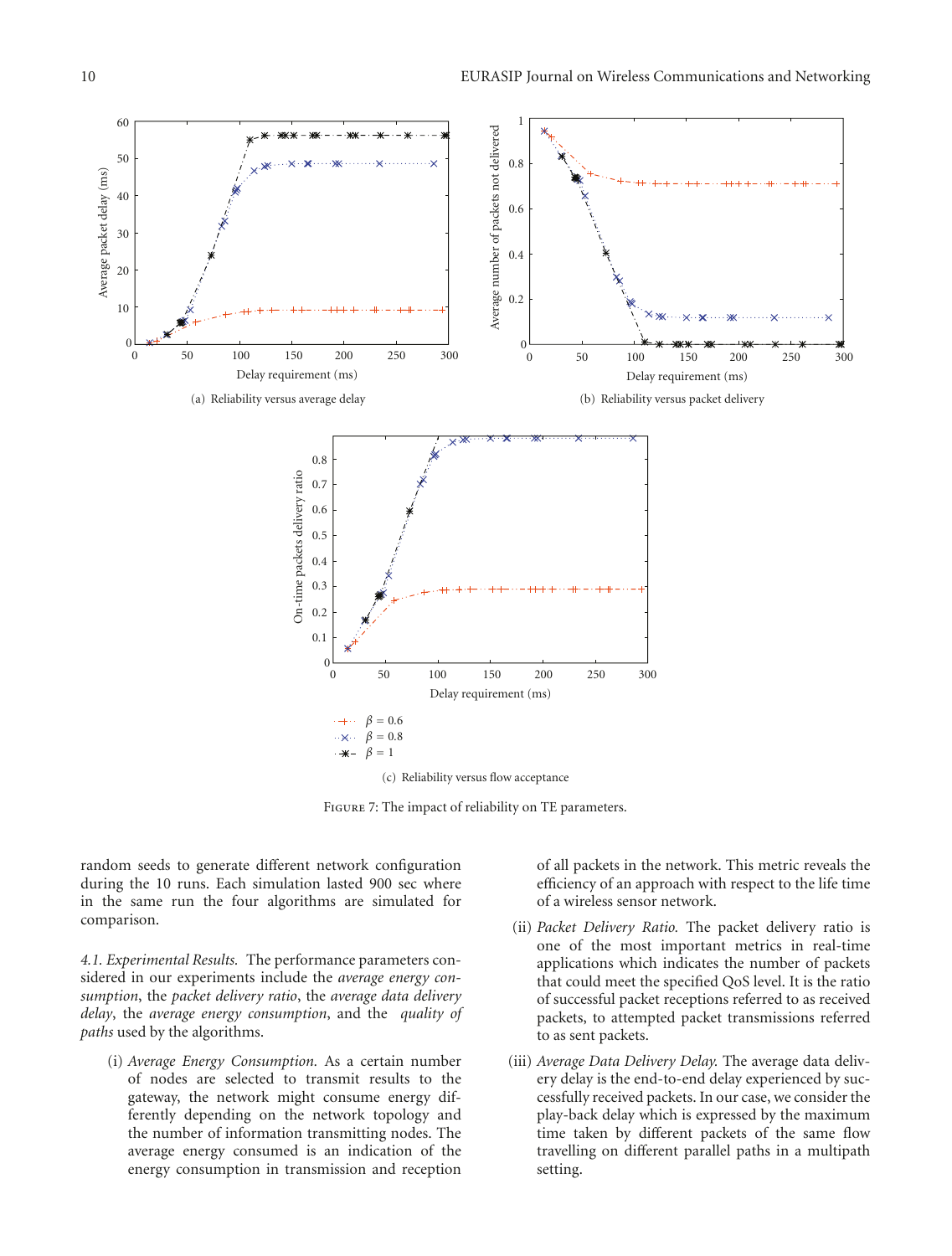

FIGURE 8: The impact of reliability on TE parameters.

(iv) *Quality of Paths.* The quality of paths used by MCMP and ECMP schemes indicates the path length (number of hops of paths used), path usage (frequency of reuse of the same paths), and path multiplicity (average number of paths used to send data to the base station). The value of these parameters provides an indication on the reliability and stability of the algorithms used.

*4.2. Experiment* 1*: Comparing the Four Routing Algorithms.* Using 100*nodes* with a sensing intensity of 80%, we conducted a first set of experiments to compare the performance of the four algorithms when looking at three performance parameters: average packet delay, packet delivery ratio, and average energy consumption for both  $n = 2$  and  $n =$ 4. The results are depicted by Figure 3. As illustrated by Figure 3(a), while as expected the shortest path routing (SP) performs better than the other algorithms in terms of average delay, the ECMP algorithm outperforms MCMP on all delay requirements and LDPR under loose delay requirements. We note that the relative performance of the SP algorithm is balanced by its poor performance in terms of average number of undelivered packets revealed by Figure 3(b). Looking at the packet delivery, we find from Figure 3(b) that the MCMP algorithm performs better than the other algorithms since it routes its traffic over more paths as revealed by the path correspondance between ECMP and MCMP. When compared to the ECMP algorithm, this relative performance is in agreement by the quality of paths of both algorithms depicted by Figure 6 which reveal that the MCMP algorithm routes its traffic on more routes than ECMP. Figure 3(b) reveals that while performing better than LDPR under stringent delay constraints, ECMP performs worse under loose delay constraints. Shortest path routing

delivers the least packets since it uses only one path to route its traffic.

Figures 4(a) and 4(b) reveal that ECMP outperforms the other algorithms in terms of energy consumption except the SP algorithm. This results from its capability to maintain the forwarding links on the least energy transmitting paths by selecting only a small set of closest neighbors to node. These energy patterns are in agreement with Figure 6 which show the percentage of paths which are identical to both algorithms (Strong correspondence), the number of paths where both algorithms differ by one hop (weak correspondence), and the percentage of paths used by ECMP only and those used by MCMP only. This figure reveals that the MCMP algorithm splits its traffic on more paths than the ECMP algorithm: while there is only 1.00% of routes used by the ECMP algorithm only, the MCMP algorithm has 16.00% more routes than ECMP. This reveals that, by using smaller path sets, the ECMP algorithm can achieve more energy savings compared to the MCMP scheme.

*4.3. Experiment* 2*: The Quality of Paths.* The results in Figure 5(a) reveal that in general the ECMP scheme uses more longer paths (in terms of number of hops) compared to the MCMP scheme. Thus, the paths used by ECMP scheme are more likely to lead to higher end-to-end delays. However this is balanced by the impact of path multiplicity revealing that the ECMP scheme uses smaller path sets resulting in lower energy consumption. This justifies the results depicted by the Figure 4 on average energy revealing that the ECMP algorithm performs better than the other algorithms. Finally, the two schemes use approximately 99*.*6% single paths, and when these algorithms start using more than one path, the results depicted by Figure 5(b) reveal that the ECMP scheme uses smaller path sets compared to the MCMP scheme. Thus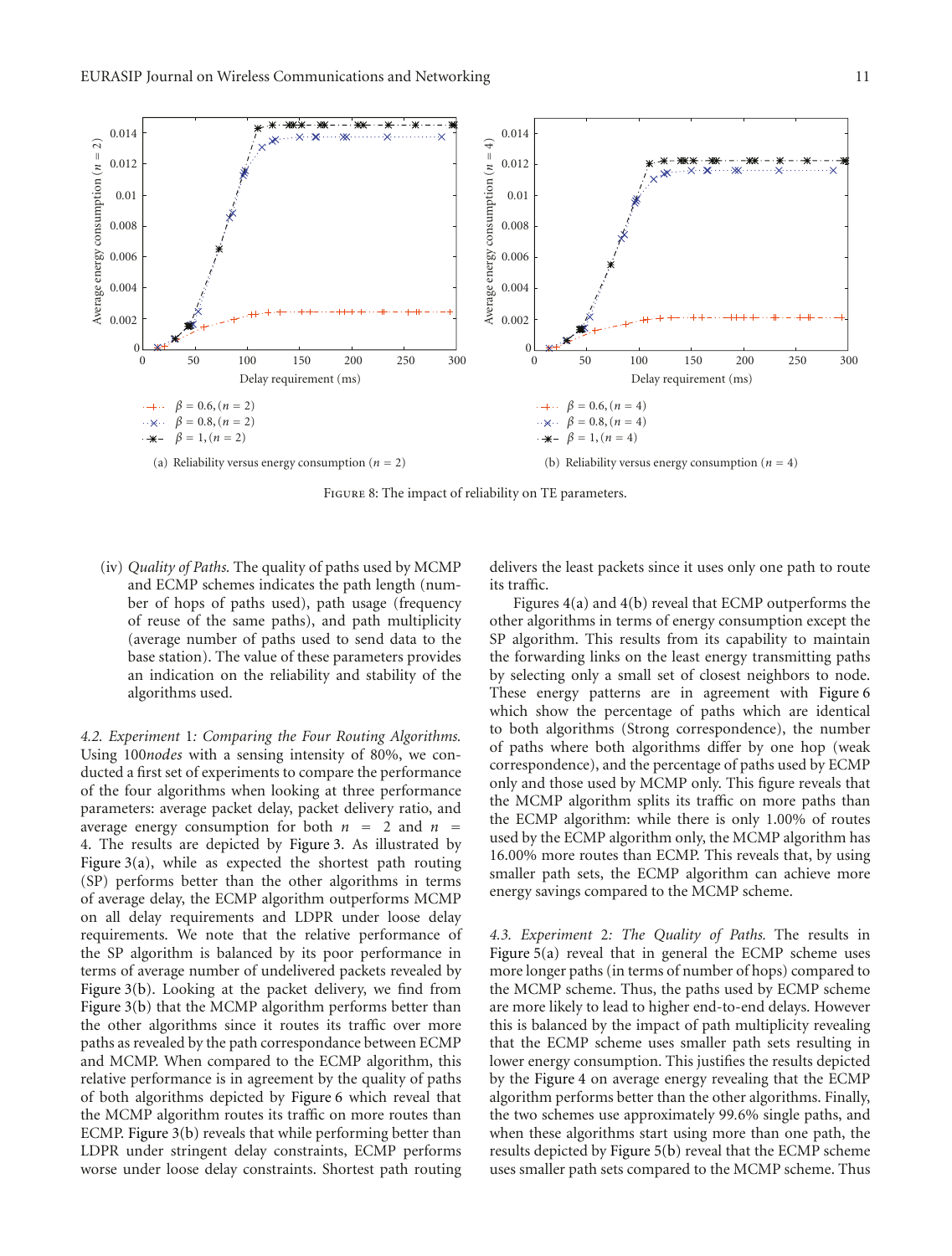

FIGURE 9: The impact of sensing intensity on TE parameters.

the MCMP scheme tends to consume more energy than the ECMP scheme. This is in agreement with the design of each of these schemes and justifies the results in Figures 4(a) and 4(b) concerning the network energy consumption. The results depicted by Figure  $5(c)$  on the route usage reveal that the ECMP scheme uses its preferred paths more often than the MCMP scheme. This reveals the stability of the ECMP scheme compared to the MCMP scheme.

*4.4. Experiment* 3*: The Impact of Reliability on ECMP.* Using a 50-*node* test network, we conducted another set of experiments to evaluate the impact of the probability of meeting the reliability constraints on the ECMP algorithm. The results depicted by Figure 7(a) show that the average delay increases with the probability of meeting the reliability constraints. This reveals that reliability and delay may become two competing constraints in a QoS routing model where both constraints are at stake increasing the probability of meeting the reliability constraints worsens the average delay. Figure 7(b) reveals a different performance pattern where the number of undelivered packets decreases with the increase of probability *β*. This is in agreement with the reliability as defined in this paper since higher reliability is expressed by higher path multiplicity providing the potential to carry much more traffic. Figure  $7(c)$  follows the same positive trend as the packet delivery by showing that higher reliability results in a higher ratio of packets delivered on time.

Both Figures 8(a) and 8(b) reveal the same performance pattern where more energy is consumed at higher reliability. This is also in agreement with the reliability as expressed by this paper as the number of paths sharing the packets routed by the network. Higher path multiplicity will lead to higher energy consumption.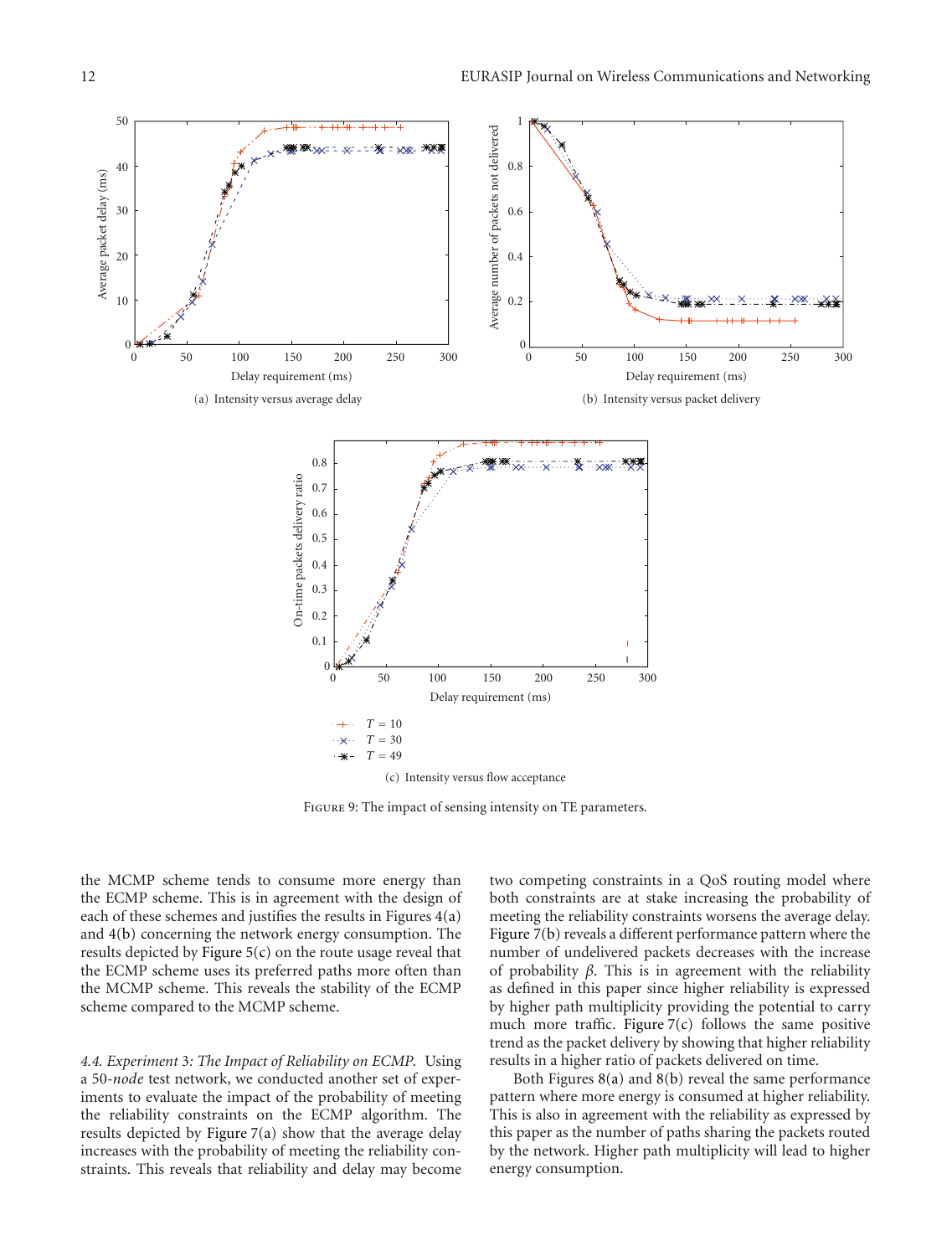

FIGURE 10: The impact of sensing intensity on energy.

*4.5. Experiment* 4*: The Impact of Sensing Intensity on ECMP.* We conducted a fourth set of experiments to evaluate the impact of sensing intensity on the performance of the ECMP algorithm. These experiments were conducted using a 50 *node* test node where the number of data generating nodes (sensing intensity) were varied. The results presented in Figure 9 reveal that while ECMP performs higher average packet delivery under high sensing intensity as depicted by Figure 9(a), the performance achieved by ECMP in terms of packet delivery and on-time packet delivery is better under low sensing intensity. The results presented in Figure 10 also reveal that ECMP achieve lower energy consumption under lower sensing intensity.

## **5. Conclusion and Future Work**

This paper proposed and evaluated the performance of an energy-aware traffic engineering algorithm for wireless sensor networks referred to as Energy Constrained Multipath (ECMP). In contrast to a previously proposed benchmark in [21] referred to as MCMP, the ECMP algorithm selects its forwarding links based on a location-aware model that uses preferably the closest neighbors to reduce transmission power with the expectation of routing packets on the least energy consuming paths. Using simulation, we evaluated the efficiency of both algorithms compared to single path routing and a link disjoint path routing in terms of several performance parameters. The results revealed the efficiency of the ECMP algorithm and its relevance as an efficient algorithm to be used in wireless sensor networking settings. As modelled in this paper, the ECMP algorithm minimizes energy consumption through closest neighbour selection to reduce the transmission power. We also proposed the first steps for the implementation of the model in terms of a simple packet forwarding protocol which is built upon

the breadth-first nature of the ECMP model. It is expected that further energy improvements may be achieved by the ECMP by including into the ECMP picture the remaining energy of receiver in order to energy balance the wireless sensor network. The design and implementation of such an energy balancing algorithm/protocol has been reserved for future research work. As traditionally deployed, sensor nodes are energy- and range-limited devices sharing a single communication channel to achieve energy saving and scalability. Multichannel wireless sensor networks another option that has been recently investigated by researchers such as in [27]. Multi-path routing in wireless sensor networks may lead to different issues and provide different results depending on whether multi-channel or single-channel deployment has been considered. The evaluation of the QoS provided by our model by considering the issue of contention in single channel routing and comparing singleand multi-channel deployments is another avenue for future work.

## **Acknowledgments**

The author would like to acknowledge the help of colleagues of the intelligent systems and advanced telecommunication (ISAT) laboratory of the department of computer science of the University of Cape Town for proofreading and reviewing an initial version of this paper. He is grateful to Muthoni, Ashish, and Pheeha for helping to make this paper more readable.

#### **References**

[1] I. F. Akyildiz, W. Su, Y. Sankarasubramaniam, and E. Cayirci, "Wireless sensor networks: a survey," *Computer Networks*, vol. 38, no. 4, pp. 393–422, 2002.